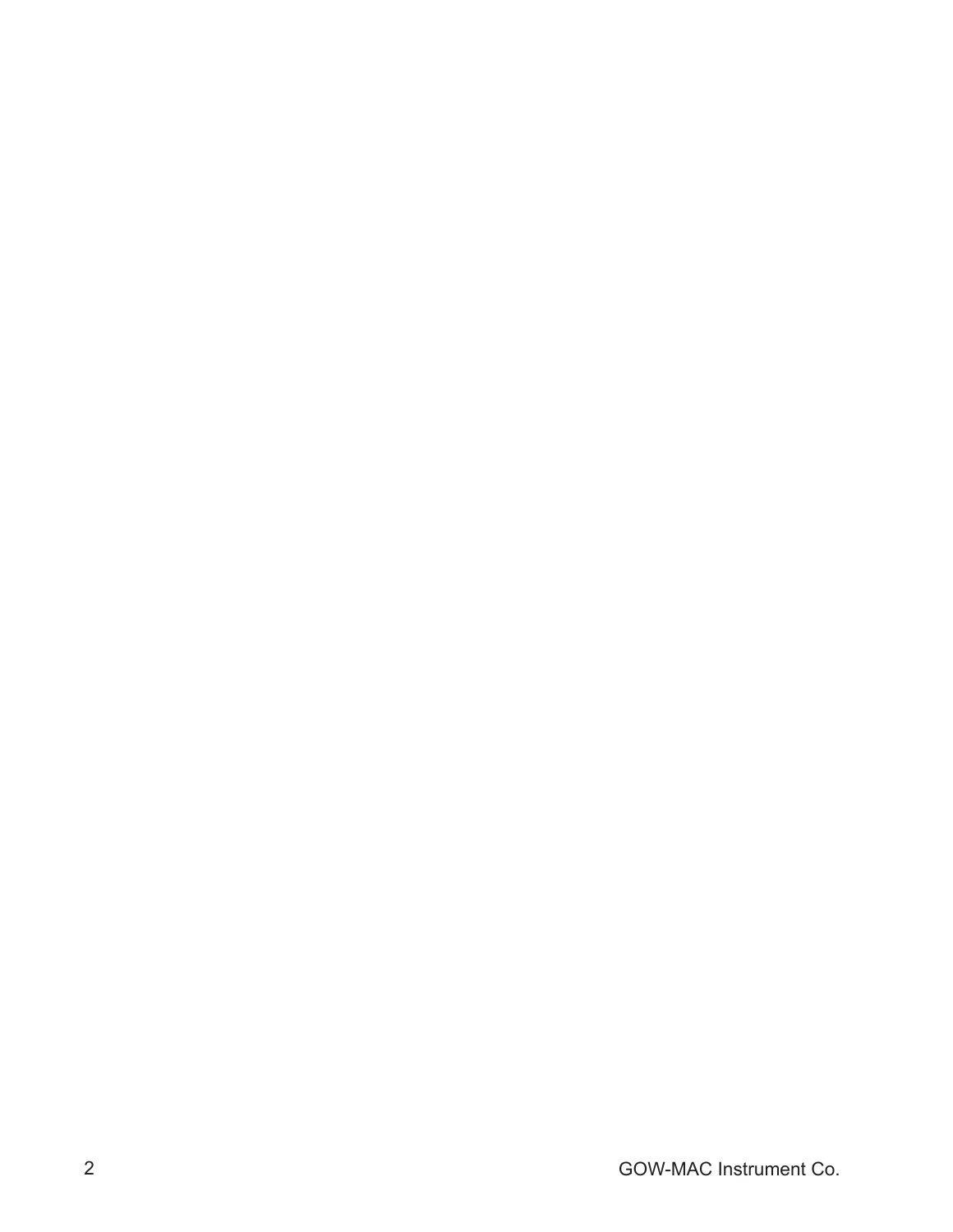# **Contents**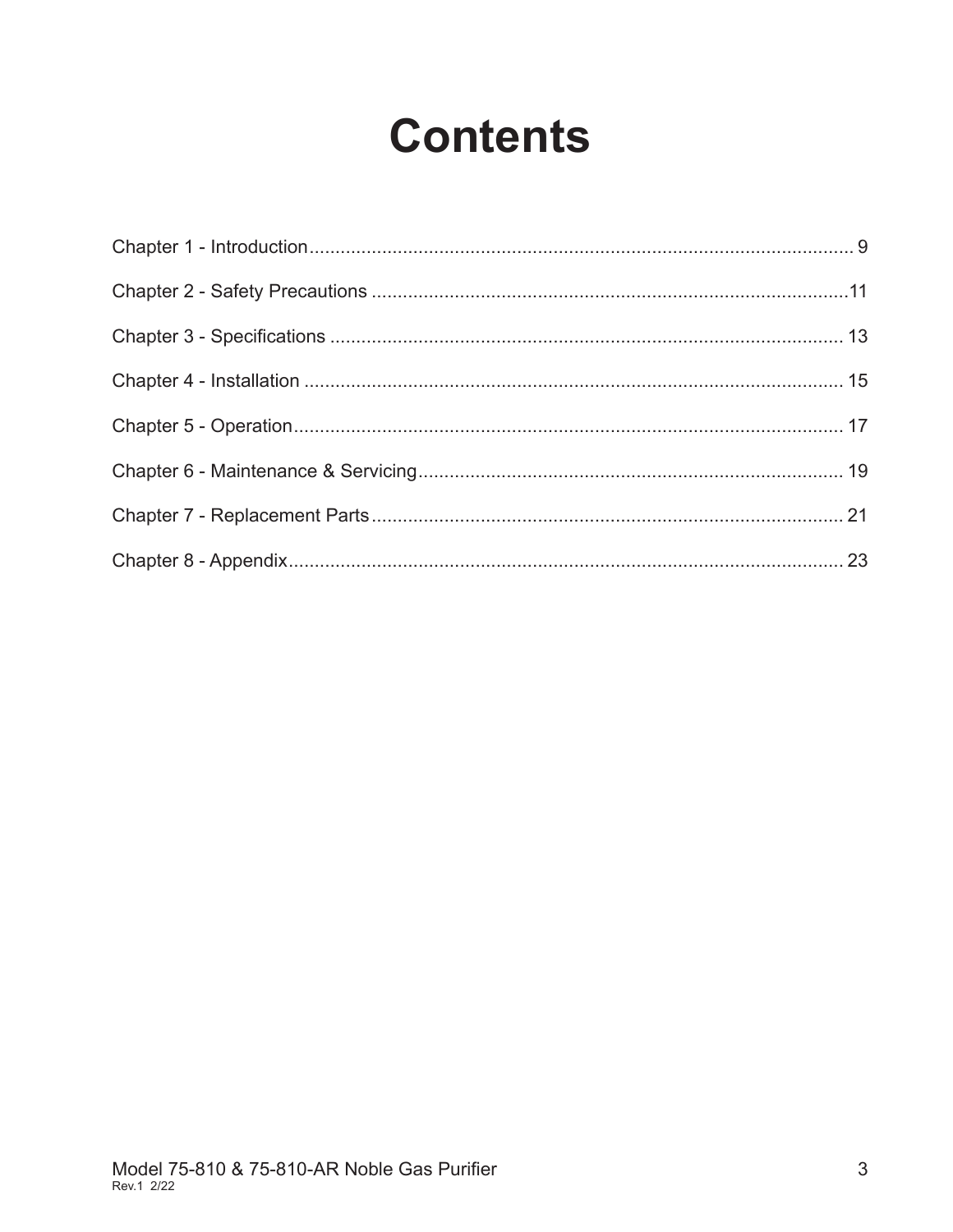#### **DISCLAIMERS**

The information in this document is subject to change without notice. This manual could include technical inaccuracies or typographical errors. Changes are made periodically to the information herein; these changes will be incorporated in subsequent revisions of the manual. GOW-MAC® Instrument Co. reserves the right to make improvements and/or changes to the product(s) and/or programs described in this manual at any time and without notice.

All information referred to and/or included in this report is current as of the original issue date of this manual. GOW-MAC® Instrument Co. makes no warranty or representation with respect to the accuracy of the information or with respect to the suitability of the use of such information outside GOW-MAC® Instrument Co., nor does GOW-MAC® Instrument Co. assume responsibility for any injury or damage which may result, directly or indirectly, from the use of such information.

This document contains proprietary information which is protected by copyright. All rights are reserved. No part of the document may be photographed, reproduced, or translated into another language without the prior written consent of GOW-MAC® Instrument Co.

The warranties made by GOW-MAC® Instrument Co. with respect to the product are voided if the product is not used and serviced in accordance with the instructions in this manual.

Please protect yourself and your employees by following these operating instructions. We encourage our customers to write or call for any additional information relative to the use or repair of this instrument.

#### TRADEMARK AND PATENT INFORMATION

®GOW-MAC is a registered trademark of GOW-MAC Instrument Co.

in the United States and other countries.

Other trademarks used herein are trademarks or registered trademarks of their respective owners.

Swagelok® - is a registered trademark of Crawford Fitting Co. Parker® - is a registered trademark of Parker Hannifin Corp. Gyrolok® - is a registered trademark of Hoke, Inc.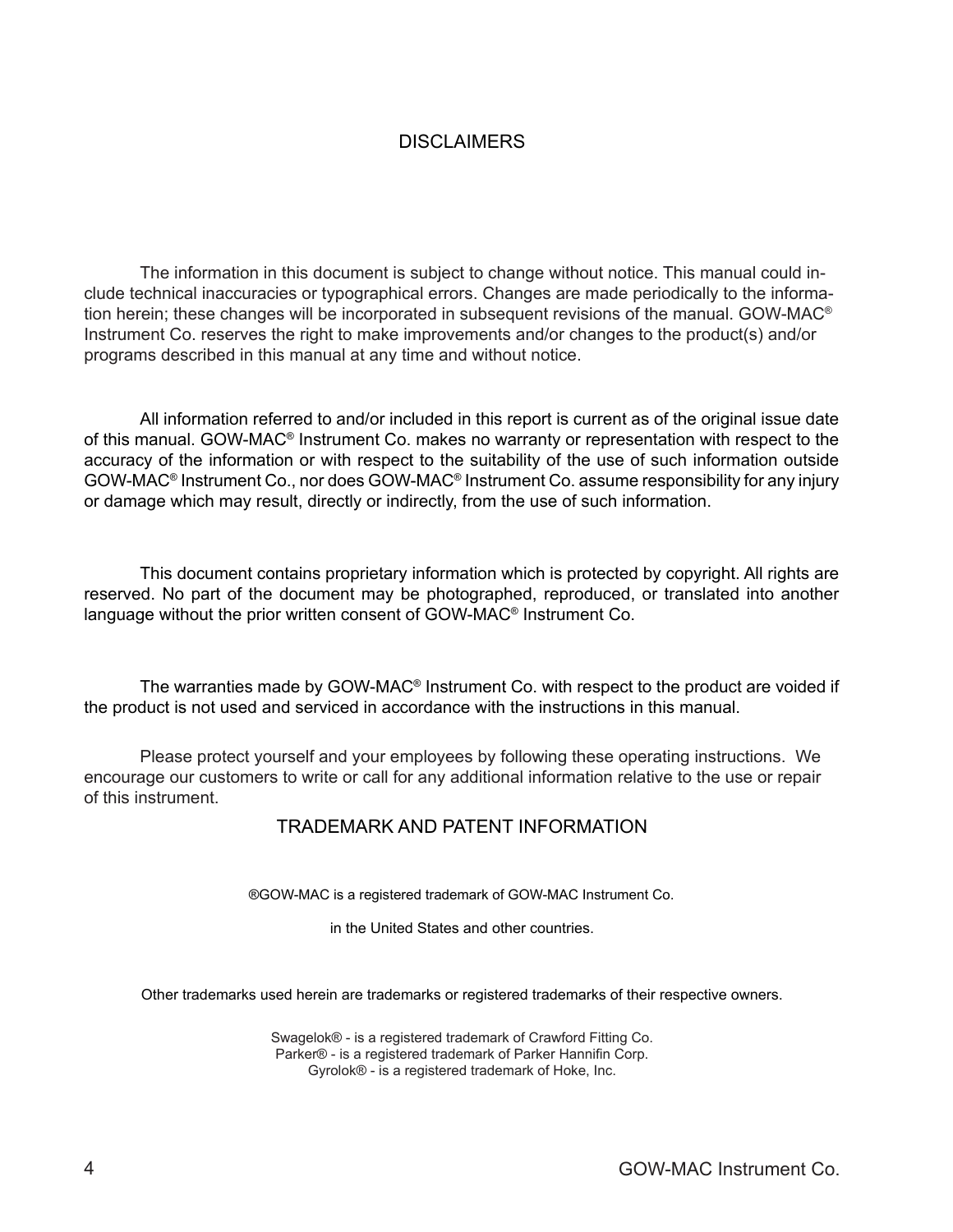*LIABILITY* Buyer assumes all responsibility for warning and protecting its employees and independent contractors with respect to all hazards to persons and property in any way connected with the Equipment and the use thereof. Seller's liability for any claim of any kind hereunder, whether or not based on contract, tort (including negligence), strict liability, warranty, or any other grounds, shall not exceed the purchase price of the Equipment or the portion of the purchase price attributable to any part or parts of the Equipment in respect to which such claim is made. Seller shall not be liable for any special, indirect, incidental, or consequential damages. Without limiting the generality of the foregoing, Seller shall have no liability with respect to the results obtained by use of the Equipment, whether in terms of product condition, operating cost, general effectiveness, success or failure, or regardless of any statement made in any written proposal submitted by Seller. It is expressly understood that any technical advice furnished by Seller with reference to the Equipment is given gratis and Seller assumes no obligation or liability for the advice given or results obtained, all such advice being given and accepted at Buyer's risk. Each party hereby agrees to indemnify and hold the other party harmless from any actions, lawsuits, demands, claims, losses, expenses, costs, including but not limited to legal fees, and damages arising from the injury, illness or death of the indemnifying party's employees in any way related to the Equipment, whether or not such injury, illness, or death is claimed to have been caused by, resulted from, or was in any way connected with the negligence of the party to be indemnified.

**PROPRIETARY INFORMATION** Buyer agrees to maintain all proprietary information disclosed by Seller, including such proprietary information obtainable upon examination of the Equipment, in confidence and to refrain from any disclosure thereof to any third party (including any affiliate of Buyer), for any purpose, without the prior written consent of Seller. Buyer agrees to use said proprietary information solely for purposes of maintaining and operating the Equipment, and to refrain from any use thereof to design, construct, have constructed and/or operate any duplication or modification of the Equipment, or from any other use thereof, without the prior written consent of Seller.

#### **Models Affected**

|  | 75-810-HE |
|--|-----------|
|  | 75-812-HE |
|  | 75-810-AR |
|  | 75-812-AR |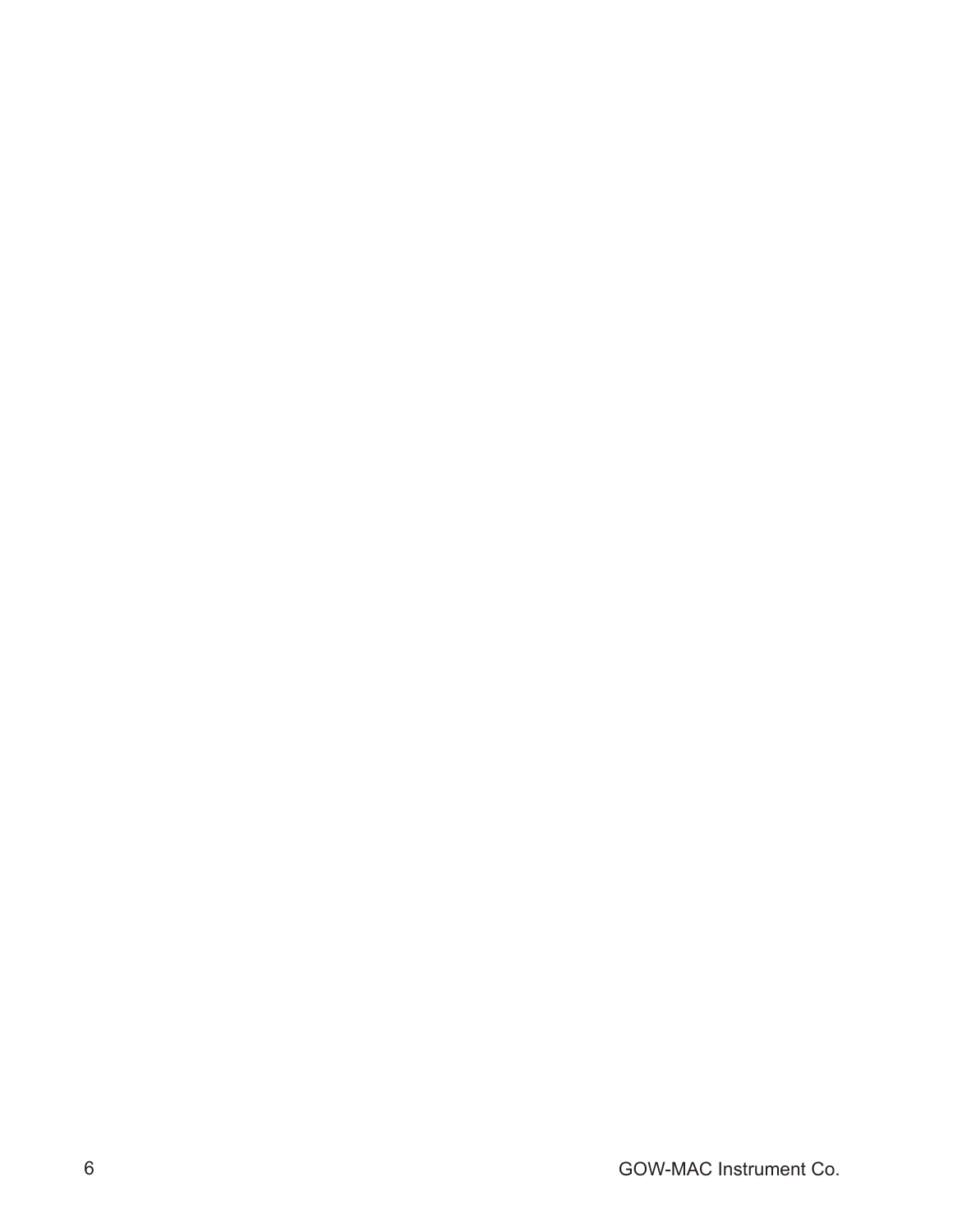# **Warranty**

THE MODEL 75-810 NOBLE GAS PURIFIER SOLD BY GOW-MAC® INSTRUMENT CO. IS WARRANTED FOR A PERIOD OF ONE (1) YEAR AGAINST DEFECTS IN MATERIALS AND WORKMANSHIP. THE TERMS OF THIS WARRANTY ARE AS FOLLOWS:

- 1. The warranty period begins with the shipping date of the equipment to the original purchaser.
- 2. Certain parts such as septa, batteries, fuses, glass accessories, detectors, filaments, columns, etc., are expendable in normal use, and their service life is unpredictable. Such items are not covered by this warranty.
- 3. All requests for service or repair under this warranty must be received within the warranty period by GOW-MAC® or its authorized representative. All repairs are made at GOW-MAC plants or at the office of authorized representatives.
- 4. All repairs, adjustments, and other service under this warranty shall be performed free of charge to the purchaser. However, warranty service and repairs shall be limited to equipment malfunctions which, in the opinion of GOW-MAC®, are due or traceable to defects in original materials or workmanship. Instrument malfunctions caused by abuse or neglect of the equipment are expressly not covered by this warranty.
- 5. Instrument parts which have been repaired or replaced during the warranty period are themselves warranted only for the remaining unexpired portion of the original six month warranty.
- 6. Repairs, adjustments, and service performed after expiration of the six month warranty period shall be charged to the purchaser at the then current prices for parts, labor, and transportation.
- 7. This warranty attaches to the equipment itself and is not limited to the original purchaser. Unexpired portions of the warranty are thus transferable to subsequent owners.
- 8. GOW-MAC® expressly disclaims any liability to users of its products for consequential damages of any kind arising out of or connected with the use of its products.
- 9. Except as stated in Sections 1 through 8 above, GOW-MAC® makes no warranty, expressed or implied (either in fact or by operation of law), statutory or otherwise; and, except as stated in Sections 1 through 8 above, GOW-MAC® shall have no liability under any warranty, expressed or implied (either in fact or by operation of law), statutory or otherwise.
- 10. Statements made by any person, including representatives of GOW-MAC® which are inconsistent or in conflict with the terms of this warranty shall not be binding upon GOW-MAC® unless reduced to writing and approved by an officer of the Company.
- 11. This warranty shall be governed by the laws of the Commonwealth of Pennsylvania.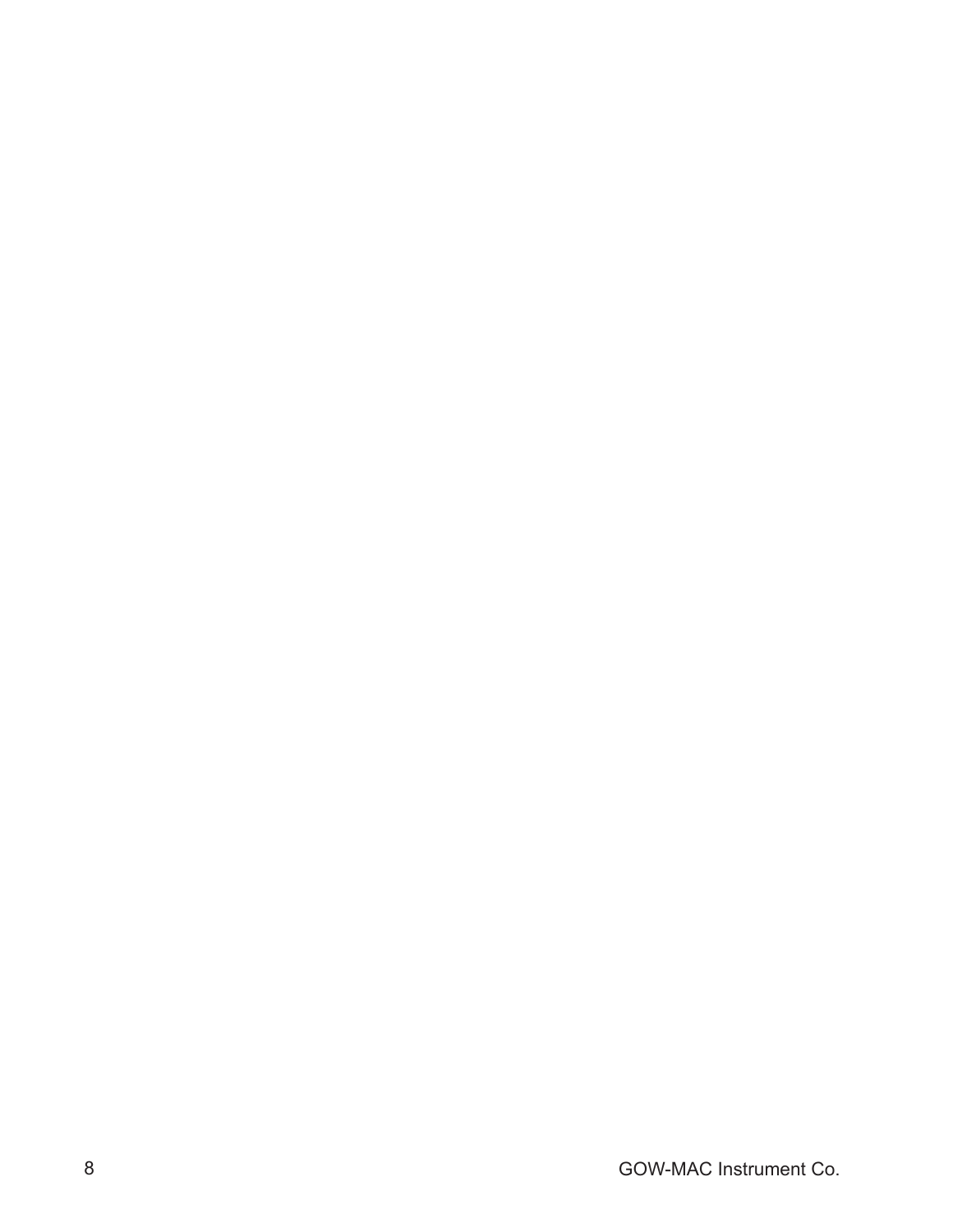#### **1 Introduction**

The 75-810 series of purifiers are designed for the purification of noble gas and under no circumstances shall they be utilized for the purification of hydrogen, nitrogen, oxygen, air or other reactive gases. Please read and understand the following manual and documents prior to beginning the installation of the 75- 810. If there is anything not understood, please call for clarification prior to operation. 75-810-HE/AR designates models for 120 VAC service and 75-812-HE/AR for 230 VAC service. All versions may be generically referred to as 75-810 throughout this manual where appropriate.

The GOW-MAC 75-810 series are point-of-use gas purifiers that remove impurities (H2O, O2, CO, CO2, H2, N2, CH4) from ultra-high purity (99.999%) argon or helium. The bench-top configuration is compact with  $\frac{1}{4}$  inch VCR connections for gas in and out on the top panel. The getter material is heated to about 400 °C when the power switch is ON and illuminated. The heated cartridge is wrapped in insulation that is easily removed for service. A second stage getter for hydrogen removed is directly downstream from the first stage. The hydrogen trapping is more efficient when colder so that section of the cartridge is wrapped in a heatsink to transfer heat away from the cartridge. The final feature of the flow path is an integral 0.003 micron particle filter. The 75-810 purifiers are factory-conditioned for optimal performance with helium or argon (denoted in the part number by –HE and –AR).

UltraPure™ is a registered trademark of UltraPure Systems Inc.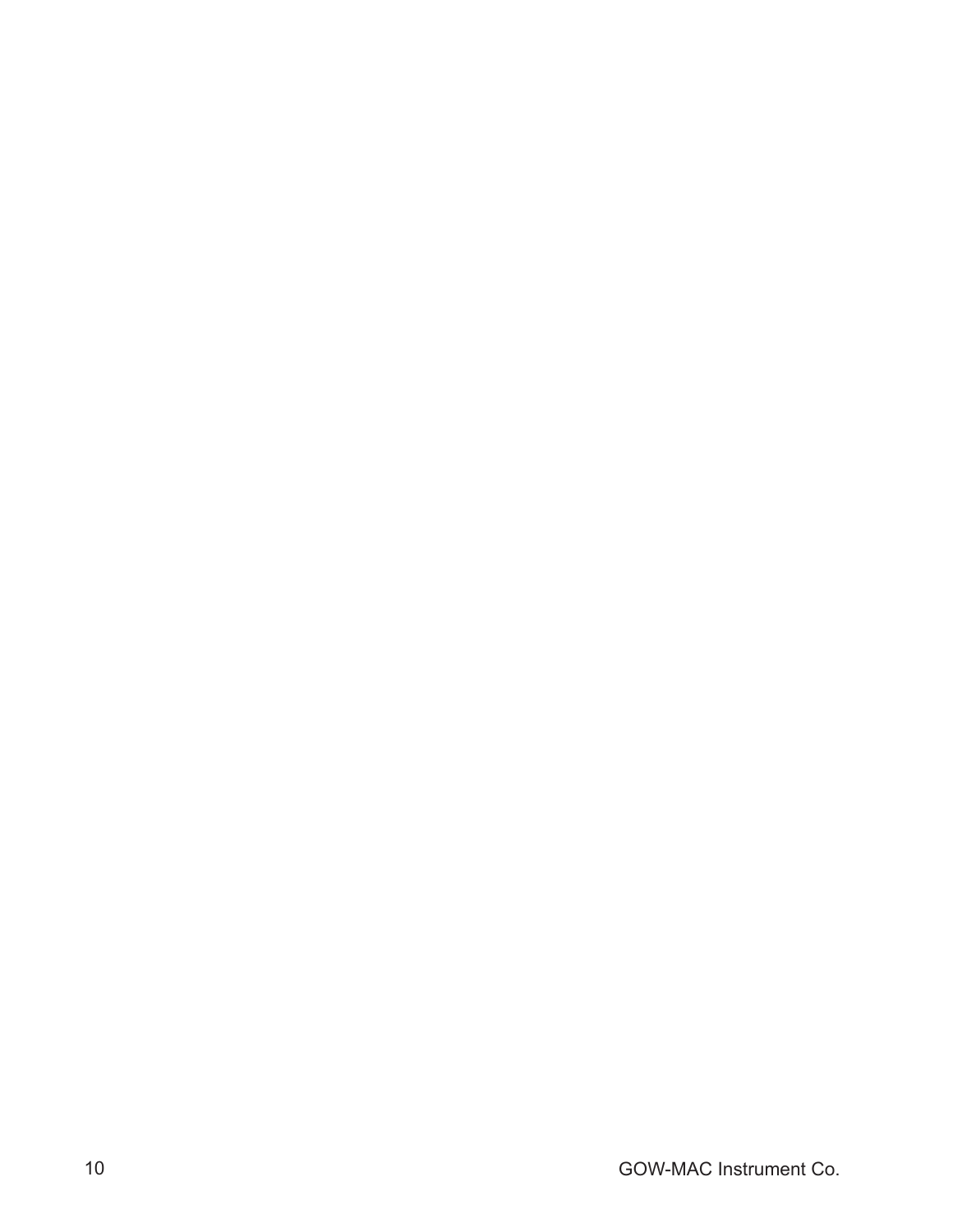# **2 Safety Precautions**



#### **WARNING**

This purifier is intended for the purification of NOBLE\* gas only. Under NO circumstances should it be used for the purification of hydrogen, nitrogen, oxygen, air, or reactive gases. Failure to comply can result in personal injury and/or mechanical damage to purifier and all warranties shall be void. \*Noble gas refers to Ar, He, Ne, Kr, Xe.

#### **WARNING**

This equipment processes gas using electrical equipment. Serious injury can result if maintenance is performed with the power on. Always shut power off at the facility circuit breaker before maintenance is to be performed. In addition, lock out the associated circuit breaker in accordance with local safety directives to prevent an advertent operation by facility personnel until maintenance has been completed and all personnel are clear of the machinery.

#### **WARNING**

This equipment processes gas at high temperatures. Serious burns can result. If maintenance is to be performed, allow unit to cool to room temperature prior to any maintenance or service.

#### **WARNING**

Electric shock hazard potential exists inside the unit. Take the necessary safey precautions to avoid touching exposed terminals and wiring. Failure to comply can result in death, personal injury or damage to the purifier.

#### **WARNING MAXIMUM VESSEL OPERATING PRESSURE: 250 PSIG**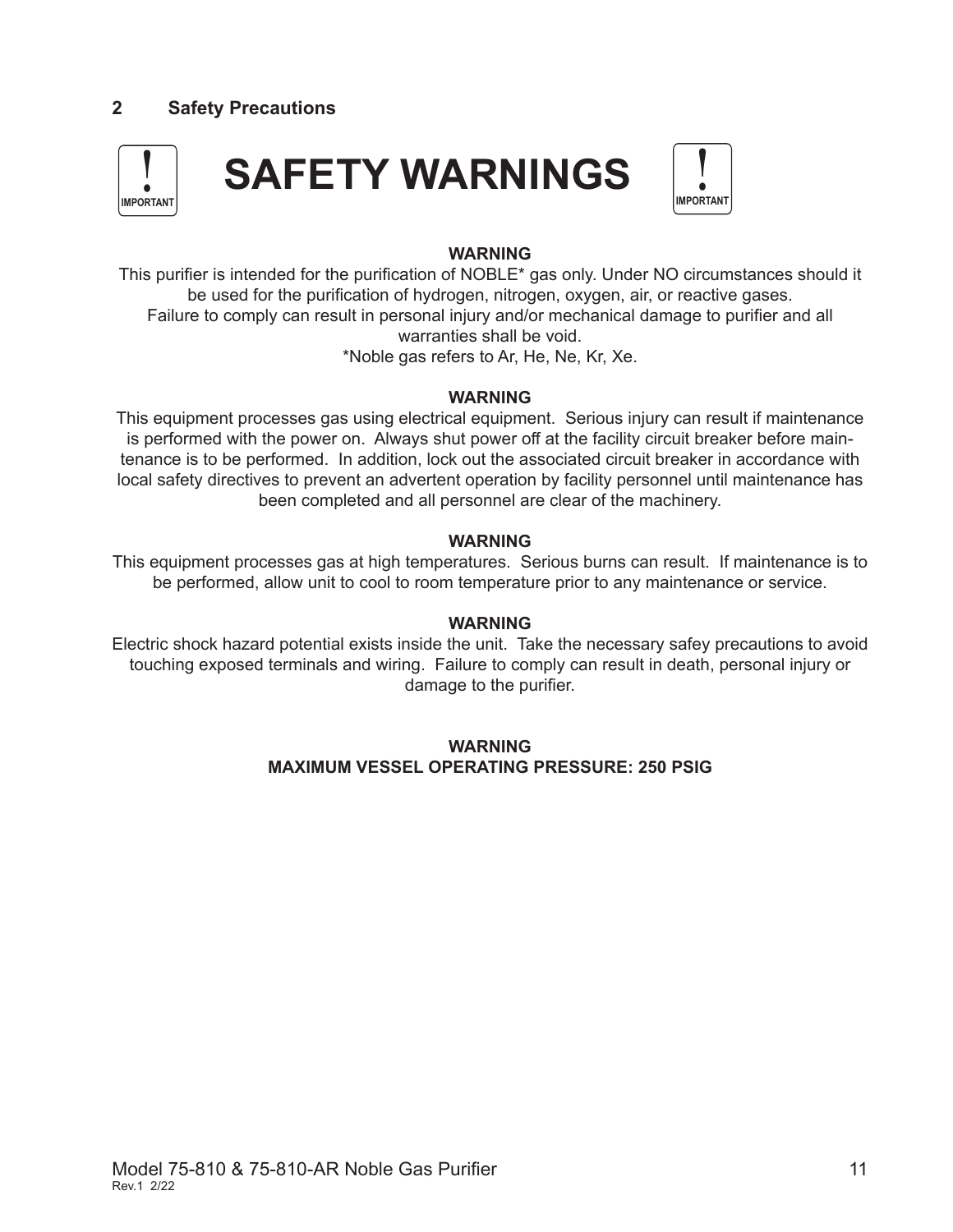# **SAFETY CAUTIONS**

# **CAUTION**

All gas lines and connections MUST be leak-checked prior to operation of the unit in order to ensure the integrity of the system and to prevent any exposure of the getter bed to atmosphere. The getter material in the purifier may be destroyed if exposed to atmosphere while its temperature is above 150 °C.

#### **CAUTION**

If a gas line should become disconnected during normal operation, the purifier must be shut down and all inlet/outlet valves should be closed in order to isolate the unit from the facility lines. This will limit the exposure of the getter bed to atmosphere while it is in excess of 150 °C. Do not restart the purifier until temperature has cooled to below 150 °C and all gas lines have been reconnected/repaired and certified. Failure to comply can result in personal injury or damage to the purifier.

## **CAUTION**

The purity guarantees are void if installation is other than that approved by GOW-MAC Instrument Company

## **CAUTION**

During heated operation, this unit MUST be pressurized with noble gas and isolated from any exposure to atmosphere or the getter bed will be destroyed.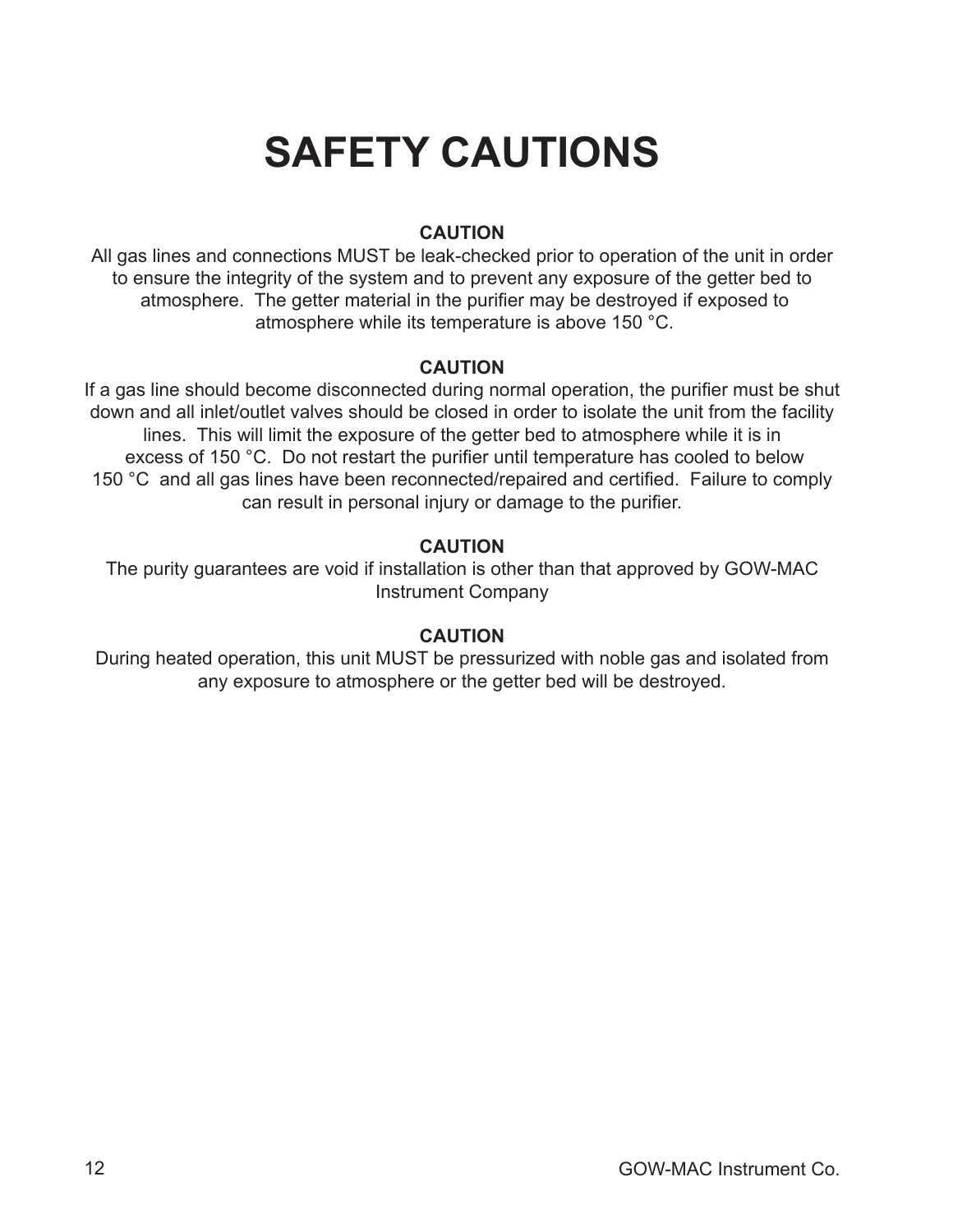#### **3 75-810 Specifications**

| <b>Gases Purified</b>                                       | He, Ne, Ar, Kr, Xe                                                                                                                                                        |
|-------------------------------------------------------------|---------------------------------------------------------------------------------------------------------------------------------------------------------------------------|
| *Impurities Removed:                                        | $H_2O$ , $H_2$ , $O_2$ , $N_2$ , CO, CO <sub>2</sub> , CH <sub>4</sub>                                                                                                    |
| Impurities Not Removed:                                     | He, Ne, Ar, Kr, Xe                                                                                                                                                        |
| <b>Operating Temperature:</b>                               | 400 °C $\pm$ 25 °C                                                                                                                                                        |
| Temperature Sensor:                                         | K-Type thermocouple is integrated in<br>the heater, monitor the cartridge<br>temperature by connection with a<br>flat pin connector to the receptacle<br>on the top panel |
| Maximum Recommended Operating Pressure: 17.0 atm (250 psig) |                                                                                                                                                                           |
| Suggested Maximum Flow Rates (ccpm):                        | Model 75-810: 1500                                                                                                                                                        |
| **Gas Connections:                                          | 1/4" VCR® Male                                                                                                                                                            |
| Leak to Atmosphere                                          | <2 X 10 <sup>10</sup> atm-cc/sec helium                                                                                                                                   |
| ***Lifetime Purifying He or Ar:                             | 75-810: 1 yr. @ 200 ccpm                                                                                                                                                  |
| <b>Power Requirements:</b>                                  | 75-810: 80 Watts, 120 VAC<br>75-812: 80 Watts, 230 VAC                                                                                                                    |
| <b>Circuit Breaker</b>                                      | In power switch, fast acting, 1A rating                                                                                                                                   |
| Weight (net):                                               | 3.5 lbs.                                                                                                                                                                  |
| Dimensions:                                                 | $5"D \times 4"W \times 10"H$                                                                                                                                              |
|                                                             |                                                                                                                                                                           |

\* Each impurity removed to < 10 ppb based on 10 ppm total inlet impurities at suggested maximum flow rate

\*\* VCR® is a registered trademark of Swagelok Corporation

Lifetime based on suggested maximum flow rates; a higher flow rate will proportionally decrease the lifetime while a lower flow rate will increase the lifetime. The lifetime is rates at 10 ppm total inlet impurities; higher or lower inlet impurity levels will decrease or increase the lifetime proportionally. The purifier bed is considered an expendable item. System leaks, poor quality gas, and improper handling will adversely affect its useful life.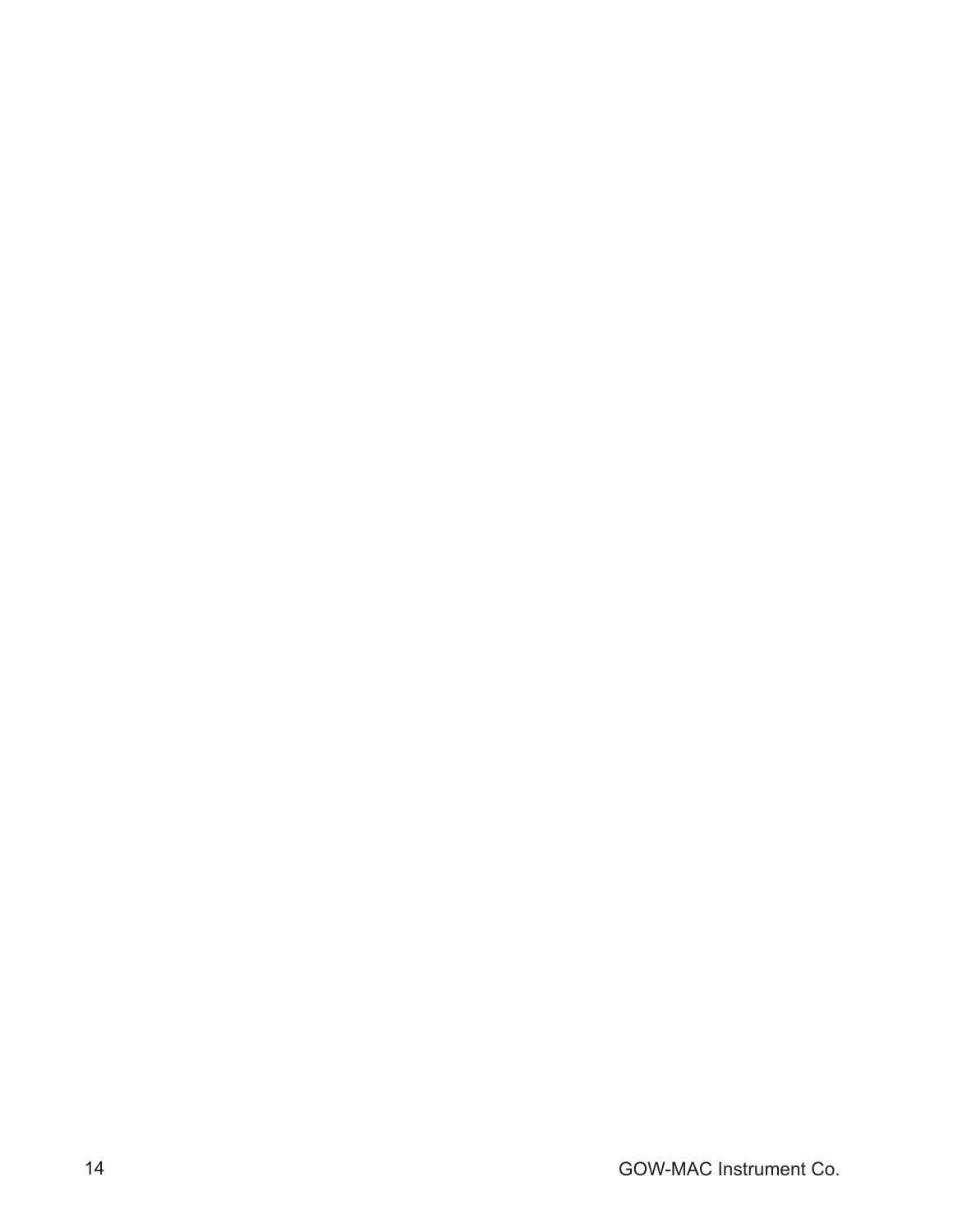#### **4 Installation**

Locate the 75-810 on a table top with the rubber feet on the surface. In this position, the gas in and out connections are on top and the purifier cartridge is in the correct vertical orientation which reduces gas channeling through the getter material.

Connect the 75-810 fitting marked GAS IN to the source of carrier helium or argon. A diaphragm shut-off valve in the supply line will facilitate servicing the 75-810. Recommended tubing specification is 1/8 inch OD X 0.028 wall, 316L stainless steel, cleaned or electropolished. Orbital butt weld a  $\frac{1}{4}$ inch VCR® gland including a female nut for connection to the 75-810. Test any new weld to verify there is no leak. Likewise prepare a tube to connect to the GAS OUT fitting. Connect the 75-810 GAS OUT to the CARRIER IN connection on the gas chromatograph or ZERO GAS IN connection on an analyzer.

The flat pin receptacle on the top panel allows monitoring of the cartridge temperature. For usual operation, monitoring is not necessary because the heater should operate at optimum temperature when the 75-810 is powered on. It is during transitions to start-up and shut-down that knowing the temperature is important, especially the 150 °C point that is referred to throughout this manual. Use a flat pin thermocouple connector (not provided) and K thermocouple leads connected to a suitable meter to monitor 75-810 temperature.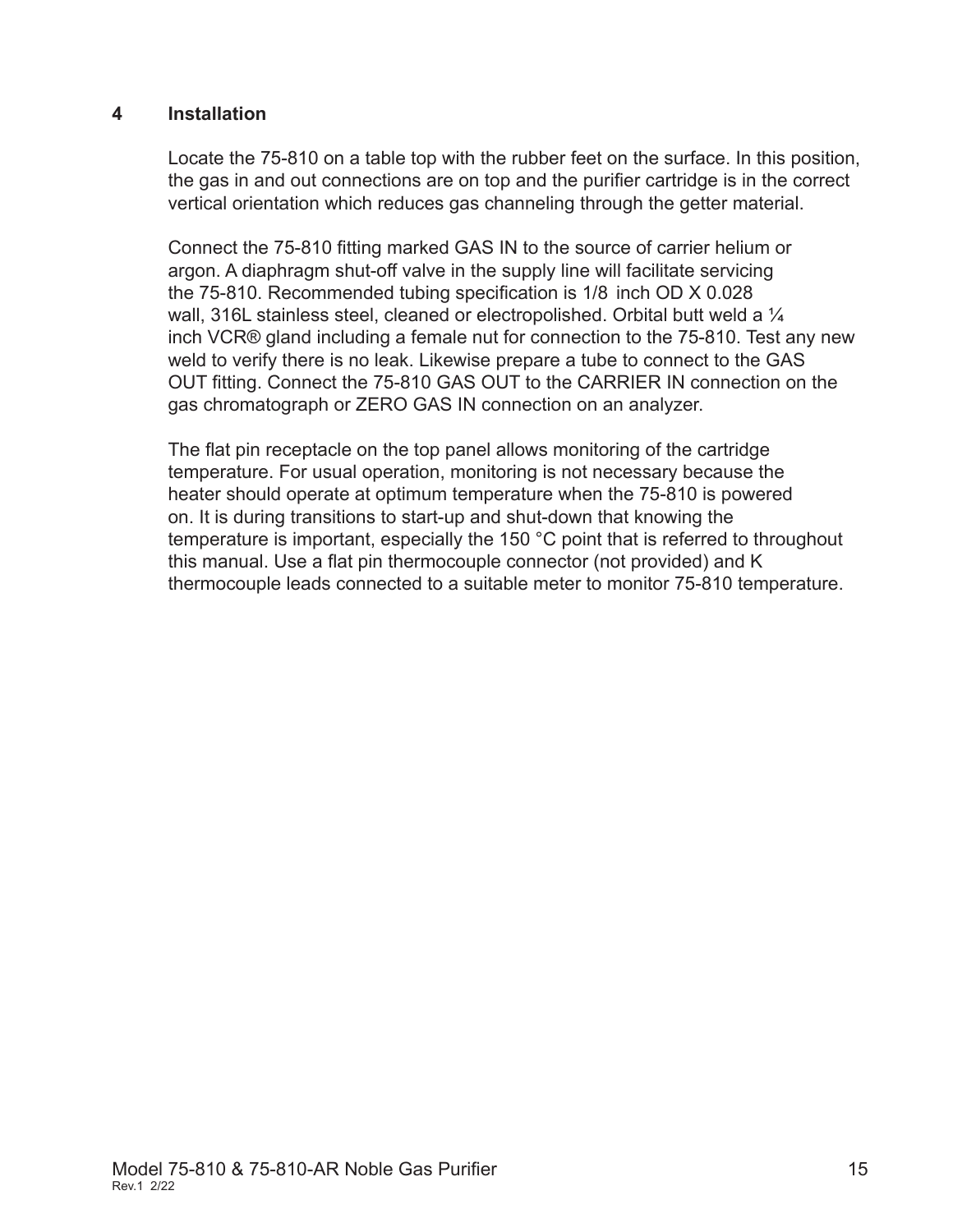









**FRONT VIEW**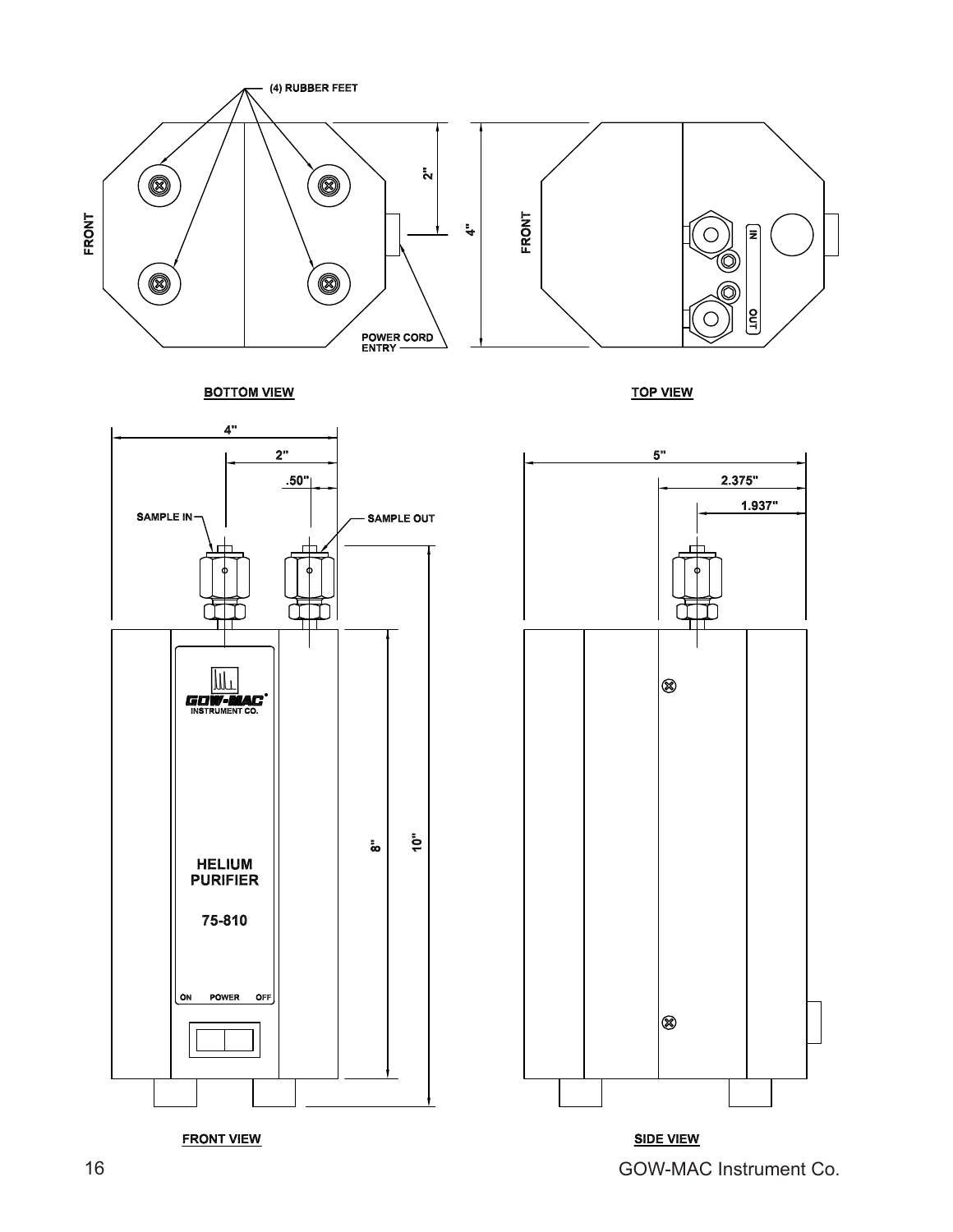#### **5 Operation**

#### Start Up

The purifier should be purged with an inert gas (helium if -HE or argon if -AR model, minimum purity 99.99%) for at least 10 minutes before powering on. Apply continuous gas flow of 50 to 200 ccpm before and during initial activation. After the 10 minute purge period, switch on power to the 75-810. The heater is selected to heat the purifier to about 400 °C. At this temperature, the purifier material will take 3 hours to fully activate. After this activation period, the purifier is ready to operate at the desired flowrate.

#### **CAUTION**

#### **IF THE 75-810 SUPPLY OR VENT LINE IS ACCIDENTALLY VENTED TO ATMOSPHERE, ASSUME AIR HAS ENTERED THE PURIFIER. IMMEDIATELY SWITCH OFF POWER AND FLOW HELIUM OR ARGON THROUGH THE PURIFIER AT 50 TO 200 CCPM TO PURGE OUT ANY AIR. EXPOSURE OF THE GETTER MATERIAL TO OXYGEN WHEN IT IS ABOVE 150 °C WILL DESTROY THE MATERIAL AND MAY INITIATE AN EXOTHERMIC REACTION.**

Examples of the performance of the 75-810 for helium and argon gases are in the Appendix.

**Shutdown** 

If the gas line containing the 75-810 is to be vented to air, for example during purifier replacement, then the purifier must be at room temperature before venting to air. If the purifier is hot, switch off power, maintain gas flow and wait 3 hours to allow the purifier to reach room temperature.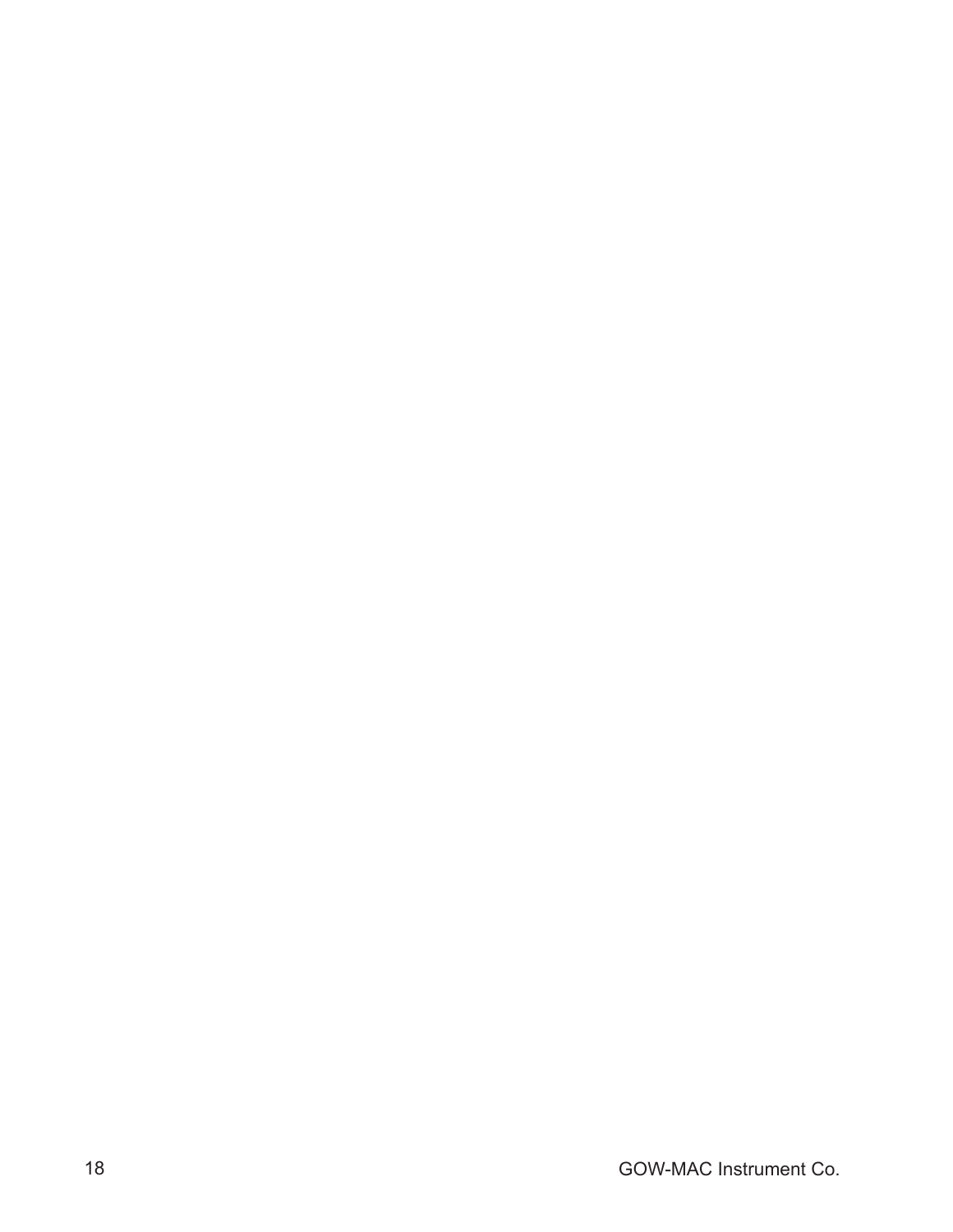# **6 Maintenance & Servicing**

## Purifier Lifetime

In order to maintain proper purification efficiency, do not exceed estimated lifetime of the purifier cartridge. The estimated lifetime (first impurity breakthrough) is 1 year at 400 °C operating temperature, 150 ccpm flowrate, and inlet gas purity of 99.999%. First breakthrough of H2 or O2 at these conditions should be after about 4 years. Lifetime is inversely proportional to the total inlet impurity level and to the average flow rate.

The getter material in 75-810 models cannot be regenerated so the cartridge must be changed. In the unlikely event of H2 or O2 breakthrough, the hydrogen removal stage can be regenerated in the field.

Hydrogen stage regeneration

- Power off the 75-810 and allow 3 hours to cool while maintaining minimum 50 ccpm inert gas flow through the cartridge. Monitor the temperature using the K thermocouple on the unit. Ensure cartridge temperature is below 150 °C before turning off gas flow. Keep all gas connections intact if possible to prevent ingress of air.
- Switch off power on the 75-810 and UNPLUG THE POWER CORD.
- Open the case
- Loosen the hose clamp on the heatsink which is on the hydrogen removal stage. Slide the heatsink away from the cartridge.
- Move the heater and insulation from the first stage to the hydrogen stage and re-tighten both.
- Check integrity of wire connections inside the case
- Follow the steps for initial activation in order to regenerate the hydrogen stage. Refer to Section 5 Operation/Start Up for activation procedure.
- After regeneration, replace heater, insulation, and heatsink to their original locations, check wire connections, and close the case.

Replacing the cartridge and/or heater

- Power off the 75-810 and allow 3 hours to cool while maintaining minimum 50 ccpm inert gas flow through the cartridge. Monitor the temperature using the K thermocouple on the unit. Ensure cartridge temperature is below 150 °C before turning off gas flow. Keep all gas connections intact if possible to prevent ingress of air.
- Switch off power on the 75-810 and UNPLUG THE POWER CORD.
- Open the case
- Loosen the hose clamp on the heatsink which is on the hydrogen removal stage. Slide the heatsink away from the cartridge. Retain heatsink for re-assembly.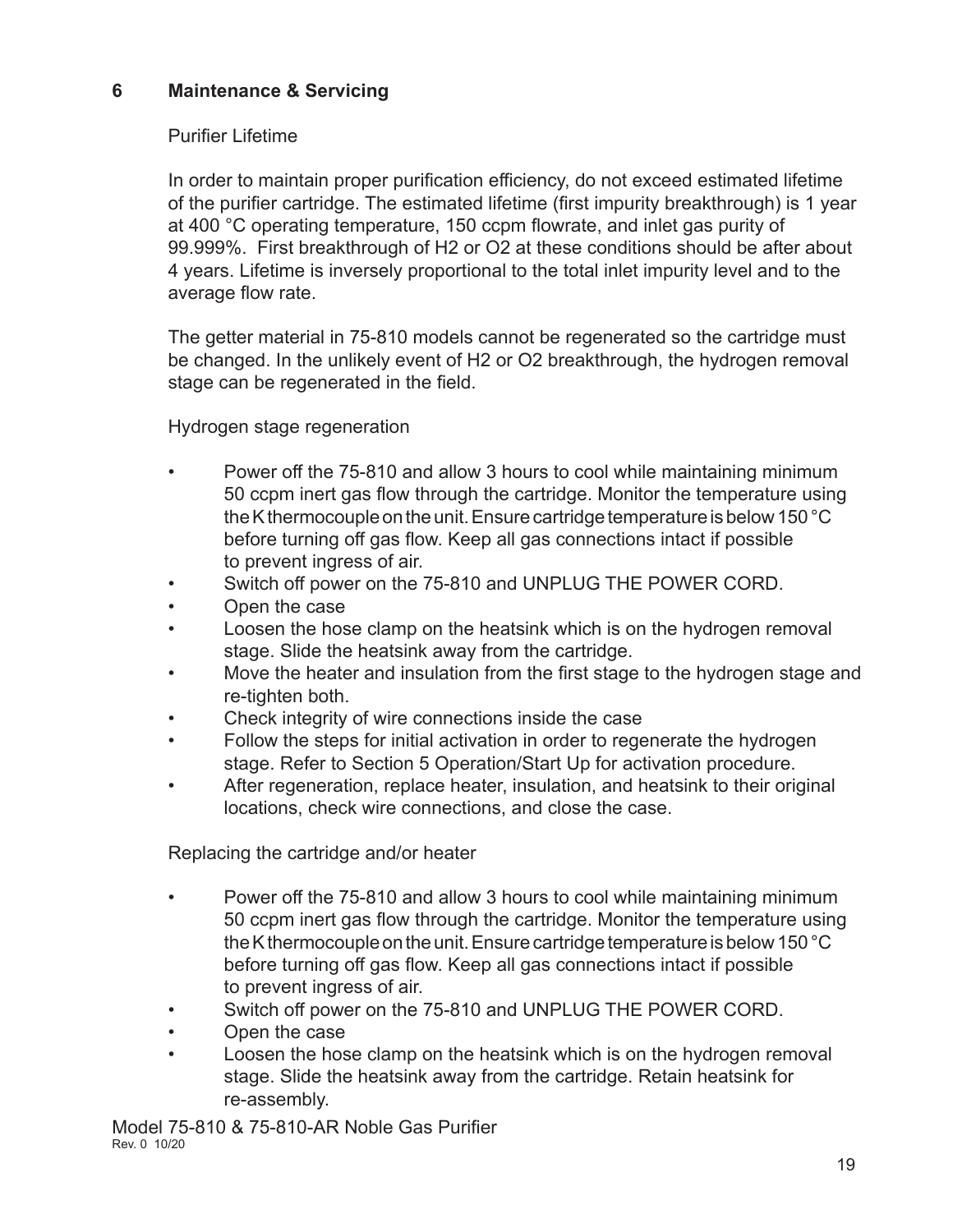- Remove the insulation and retain for re-assembly
- Remove the heater and retain for re-assembly unless also replacing the heater
- With one each 5/8 inch and  $\frac{3}{4}$  inch open end wrenches, undo the VCR® connections on the cartridge and remove the two gaskets, which should be discarded.
- Insert the new cartridge, TAKING CARE TO PLACE THE FIRST STAGE CLOSEST TO THE GAS IN FITTING. Use new VCR® gaskets provided with the replacement cartridge. Assemble the VCR® nut finger tight and then use the wrenches to tighten a further quarter-turn.
- Replace heater, insulation, and second stage heatsink. Tighten all hardware and secure insulation and heatsink on the first and second stages respectively
- Check integrity of wire connections inside the case and close the case
- Follow the steps for initial activation. Refer to Section 5 Operation/Start Up for activation procedure.

#### Waste Disposal

This procedure is for the purifier cartridges in all models 75-810.

If the purifier is used, then the getter material inside the purifier is already in a nonreactive state, (i.e. will not react with air).

If the material is still in a reactive state (i.e. the purifier is not completely "used up"), it still will not sustain combustion in air except at temperatures over 350 °C, and with a continued exposure to air.

The operator should place a VCR® cap on the inlet and outlet fittings for sufficient precaution before disposal. It is then acceptable to deposit in an approved landfill, in accordance with local, state and/or federal regulations. When disposed of in this manner, the waste poses no known environmental problems.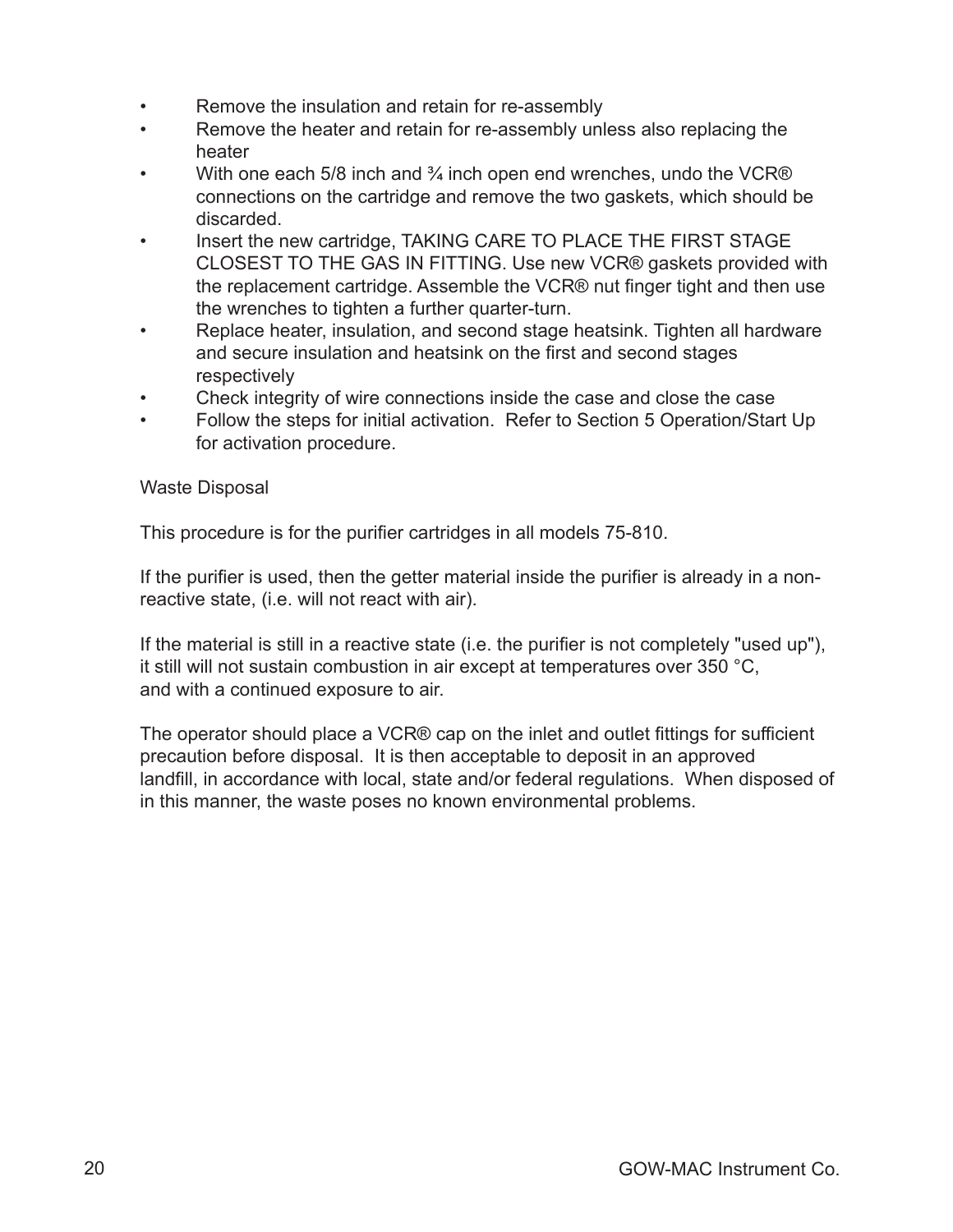# **7 Replacement Parts**

| Part No.    | <b>Description</b>                                                                                                                                                                                      |
|-------------|---------------------------------------------------------------------------------------------------------------------------------------------------------------------------------------------------------|
| 124-240     | Heater, 80 VAC, 80 W (includes integral K thermocouple)                                                                                                                                                 |
| 124-241     | Heater, 230 VAC, 80 W (includes integral K thermocouple)                                                                                                                                                |
| 180-1000-HE | Purifier cartridge for helium, 1/4" VCR® male connections.<br>Includes hydrogen removed stage and internal 0.003 micron<br>filter and two (2) VCR® gaskets. Does not include insulation or<br>heatsink. |
| 180-1000-AR | Purifier cartridge for argon, 1/4" VCR® male connections.<br>Includes hydrogen removed stage and internal 0.003 micron<br>filter and two (2) VCR® gaskets. Does not include insulation or<br>heatsink.  |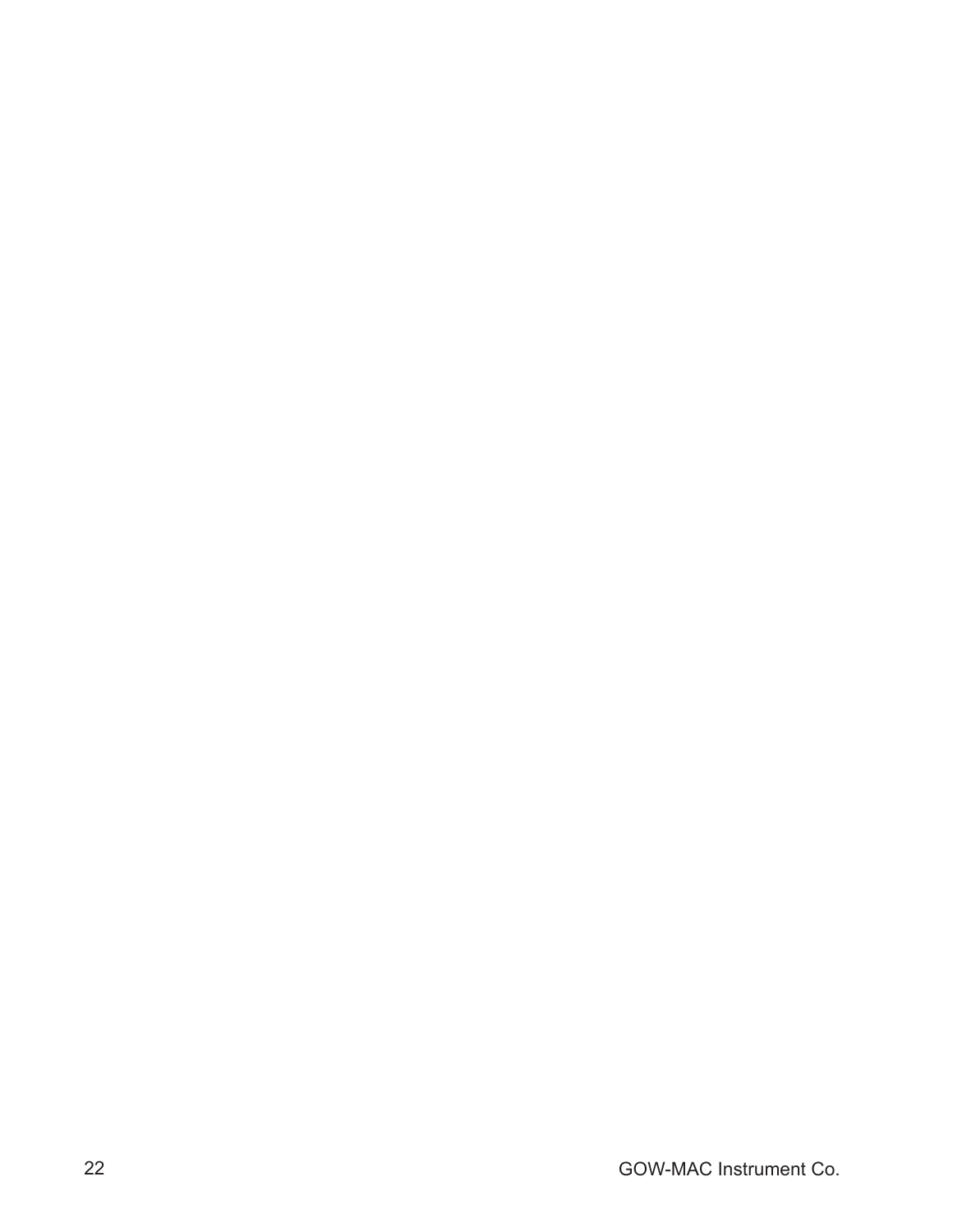## **8 Appendix**

#### **Summary of Helium Purifier Performance in Removing Impurities**



| <b>Impurities</b> | <b>Responses (mV.s)</b> | <b>Concentration</b> (ppm) |
|-------------------|-------------------------|----------------------------|
| H <sub>2</sub>    | 13.795                  | 0.093                      |
| Ar                | 962.303                 | 1.906                      |
| N <sub>2</sub>    | 68.516                  | $0.189$ (- ve peak)        |
| CH <sub>4</sub>   | 92.381                  | 0.085                      |
|                   | 0.000                   | 0.000                      |

*Table 1: Remaining Concentration of Impurities with Helium Purifier at 400°C*

#### **Key Findings:**

- 1. CO is totally removed.
- 2. N2 peak is negative: N2 is removed by purifier so less N2 remains in sample line compared to in carrier gas.
- 3. Other peaks (except for Argon) are reduced to ppb level.